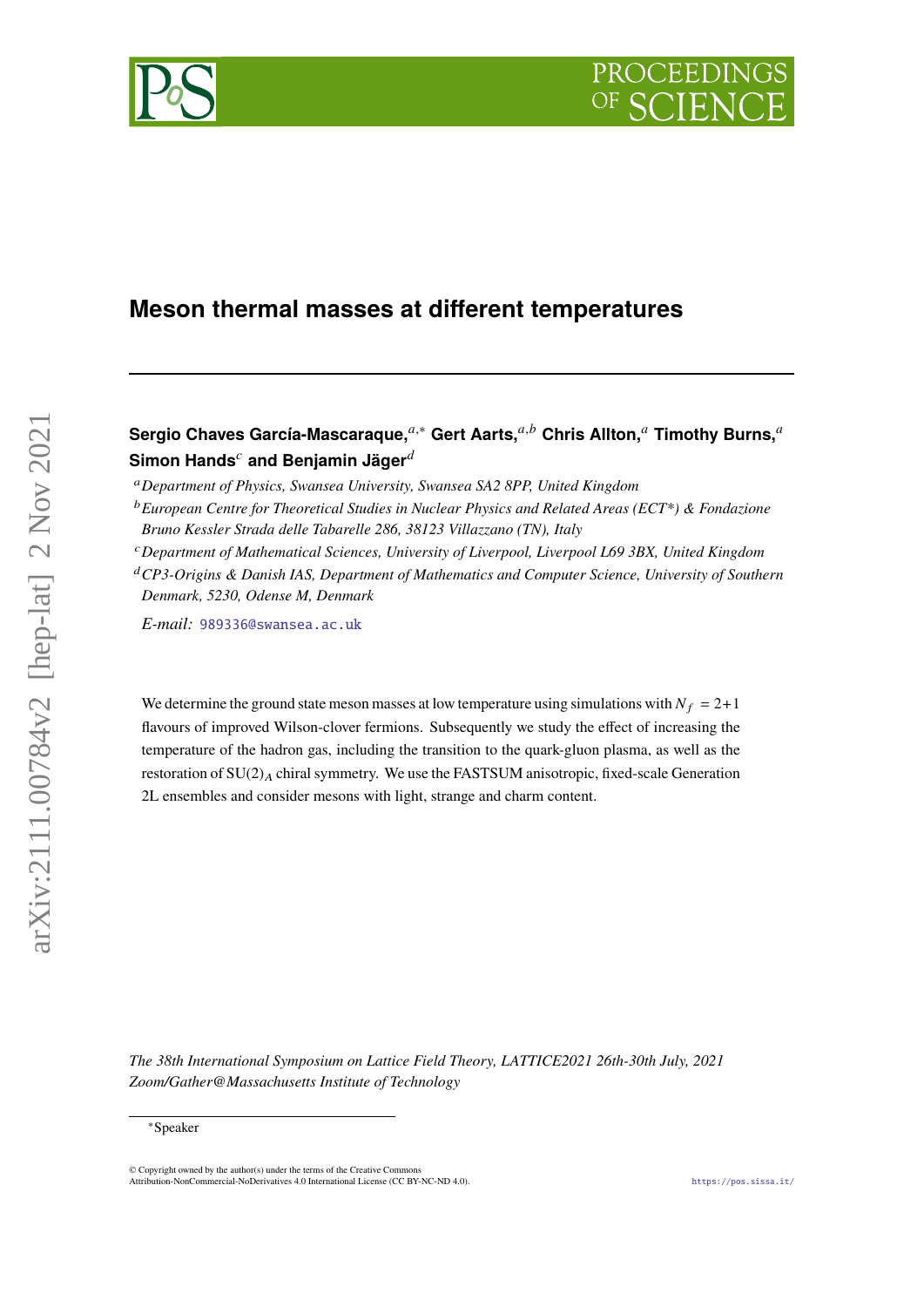### **1. Introduction**

The fate of hadrons as the temperature of the hadron gas is increased and the transition to the quark-gluon plasma is made, has been a topic of longstanding interest. In principle, nonperturbative simulations of lattice QCD should provide theoretical insight, but the analysis is complicated due to the difficulty in defining the notions of *ground state* and *mass* at nonzero temperature. This can be resolved by considering hadronic spectral functions, which include thermal mass shifts and widths, but their construction is hindered by the finite number of points in the Euclidean time direction available for the required analytic continuation. Nevertheless, interesting results for light and strange baryons have been obtained [\[1,](#page-8-0) [2\]](#page-8-1), shedding light on parity doubling and chiral symmetry restoration.

In this contribution, we present the temperature dependence of masses of mesons. We take the following conservative approach: we first determine the masses of the ground states in various channels at low temperature, using a regression analysis based on the one presented in Ref. [\[3\]](#page-8-2). We aim to minimise possible bias by performing variational fits and avoiding cherry-picking. Subsequently we extend this analysis to nonzero temperature and attempt to systematically generate comparable estimates of ground state masses for all temperatures. While we expect this approach to break down at higher temperatures and definitely in the quark-gluon plasma phase, where light mesons no longer exist, we demonstrate that it nevertheless provides insight into thermal effects. In particular, we study the restoration of the  $SU(2)_A$  symmetry as the temperature increases, by comparing the masses of the  $\rho(770)$  and  $a_1(1260)$ . Finally, we identify limits to this approach by contrasting results obtained with local and smeared sources at high temperature.

#### **2. Lattice setup and mesonic correlation functions**

We use the anisotropic FASTSUM ensembles described in detail in Ref. [\[5\]](#page-8-3), with  $N_f = 2 + 1$ flavours of clover-improved Wilson fermions. The strange quark mass is at its physical value [\[4\]](#page-8-4), but the light quarks are heavier than in nature. Relevant parameters are given in Table [1.](#page-1-0) In the fixedscale approach, the temperature is varied by changing  $N_{\tau}$ , using the relation  $T = 1/(N_{\tau} a_{\tau})$ . The lowest (highest) temperature we study here is  $T = 47$  (300) MeV, obtained using  $N<sub>\tau</sub> = 128$  (20).

<span id="page-1-0"></span>

| $1/a_{\tau}$ [GeV] $a_{s}$ [fm] $\xi = a_{s}/a_{\tau}$ $N_{s}$ $M_{\pi}$ [MeV] $M_{\pi}L$ $T_{c}$ [MeV] |                                                       |  |  |  |
|---------------------------------------------------------------------------------------------------------|-------------------------------------------------------|--|--|--|
|                                                                                                         | 5.997(34) $0.01136(6)$ 3.453(6) 32 236(2) 4.36 164(2) |  |  |  |

**Table 1:** Parameters relevant for the ensembles:  $a<sub>\tau</sub>$  ( $a<sub>s</sub>$ ) is the temporal (spatial) lattice spacing;  $\xi$  is the renormalised anisotropy;  $N_s$  is the number of points in the spatial direction;  $M_\pi$  is the mass of the pion;  $T_c$ is the critical temperature, computed using the inflection point of the renormalised chiral condensate [\[5\]](#page-8-3).

Our analysis focuses on mesonic correlation functions. The mesonic operators are  $O(a)$  improved through the Symanzik improvement scheme. In the correlation functions the source and sink operators are identical. As we are interested in thermal observables, correlation functions are expressed in a *time-momentum* representation, with the external momentum set to zero. Consequently, our correlators only depend on Euclidean lattice time  $\tau$ ,  $C(\tau)$  with  $\tau/a_{\tau} \in [0, N_{\tau})$ . In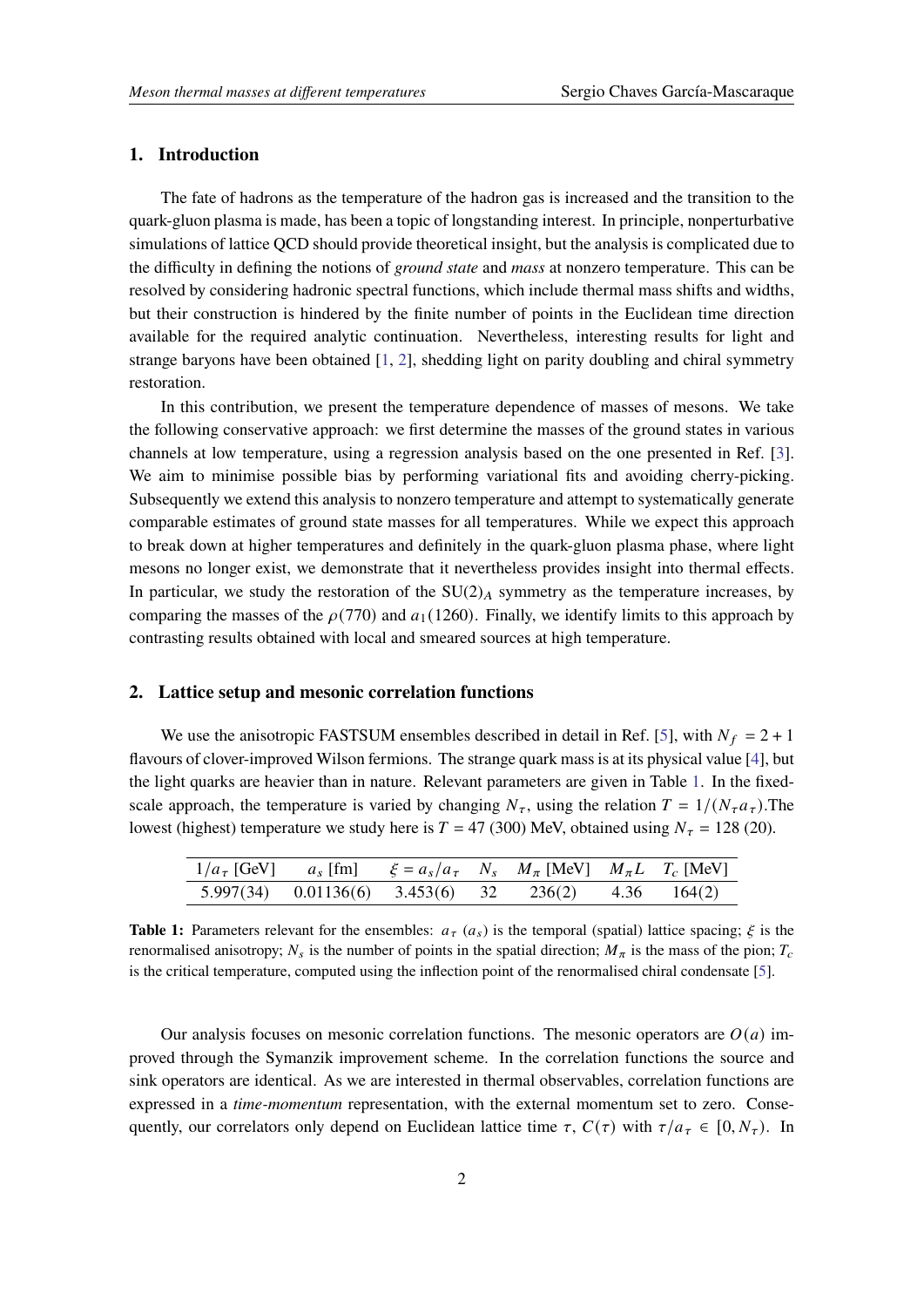|          | Channel   pseudoscalar vector axial-vector scalar |                |                          |          |
|----------|---------------------------------------------------|----------------|--------------------------|----------|
| Operator | $\gamma_5$                                        | $\gamma_{\mu}$ | $\gamma_{\mu}\gamma_{5}$ |          |
| IPC      | $0^{-+}$                                          | 1 – –          | $1^{++}$                 | $0^{++}$ |

<span id="page-2-0"></span>**Table 2:** Channels available in our simulations, indicated by the Dirac matrix and the  $J^{PC}$  quantum number.

the simulations, three quark fields are present:  $u$ ,  $d$  and  $s$ , with  $u$  and  $d$  being degenerate. We also have access to observables containing charm  $(c)$ , which is however not included in the fermion determinant. As a result, we can simulate six flavour combinations:  $uu, us, uc, ss, sc$  and  $cc$ . We do not calculate disconnected contributions, therefore, we only have access to non-singlet flavour observables.

We have analysed a number of channels: pseudoscalar, vector, axial vector and scalar, see Table [2.](#page-2-0) Here we report results for the first three channels only. Besides the specification of the flavour combination and operator used, we can choose the type of source used in the inversion of the Dirac operator. We have used *local* and *smeared* (using Gaussian smearing with parameters  $N = 100, \kappa = 5.5$ ) sources. The latter are designed to have better overlap with the ground state at zero temperature, but in principle both types should lead to the same ground state mass. We construct correlation functions in which either local sources were used for both quark propagators, and denote these with  $l-l$ , or smeared sources, denoted with  $s-s$ . As a result, we have two different estimates for the same mesonic correlator, for each channel and flavour combination.

### **3. Regression analysis**

#### **3.1 Spectral decomposition**

Every parametric regression analysis needs a model. Here we start from the simplest Ansatz: a sum of isolated states, characterised by a mass  $M_s$ , amplitude  $A_s$  and vanishing width (i.e. simple poles in the mesonic correlator, or delta-functions in the corresponding spectral function). The correlator then takes the form

<span id="page-2-1"></span>
$$
C(\tau) = \sum_{s=0}^{\infty} A_s \cosh \left[ M_s(\tau - 1/(2T)) \right]. \tag{1}
$$

In principle, we can fit our estimates of the correlation function to the equation above to extract the masses  $M_s$  and amplitudes  $A_s$  of the different states. We refer to the state with the lowest mass as the *ground state*; extracting its mass is our main objective. Provided  $M_0 \ll M_{s\neq 0}$ , the ground state dominates at large times  $\tau > 0$ , which at nonzero temperature is  $\tau/a_{\tau} \simeq N_{\tau}/2$ . It is noted that Eq. [\(1\)](#page-2-1) is only expected to be valid in the low-temperature limit,  $T \rightarrow 0$ . Once the temperature is increased, the validity of the model starts being questionable, due to in-medium effects.

To perform a regression analysis, we assume that the correlation functions are, at all temperatures, described by the model

<span id="page-2-2"></span>
$$
C(\tau) = f(\tau; \theta, N_{tr}) + u,
$$
\n(2)

where the Ansatz, f, is a truncation of Eq. [\(1\)](#page-2-1) at the order  $N_{tr}$ . It depends on the parameters  $\theta = \{A_s, M_s | s = 0, \ldots, N_{tr}\}$ , which need to be found; the parameters  $A_s$  and  $M_s$  correspond to the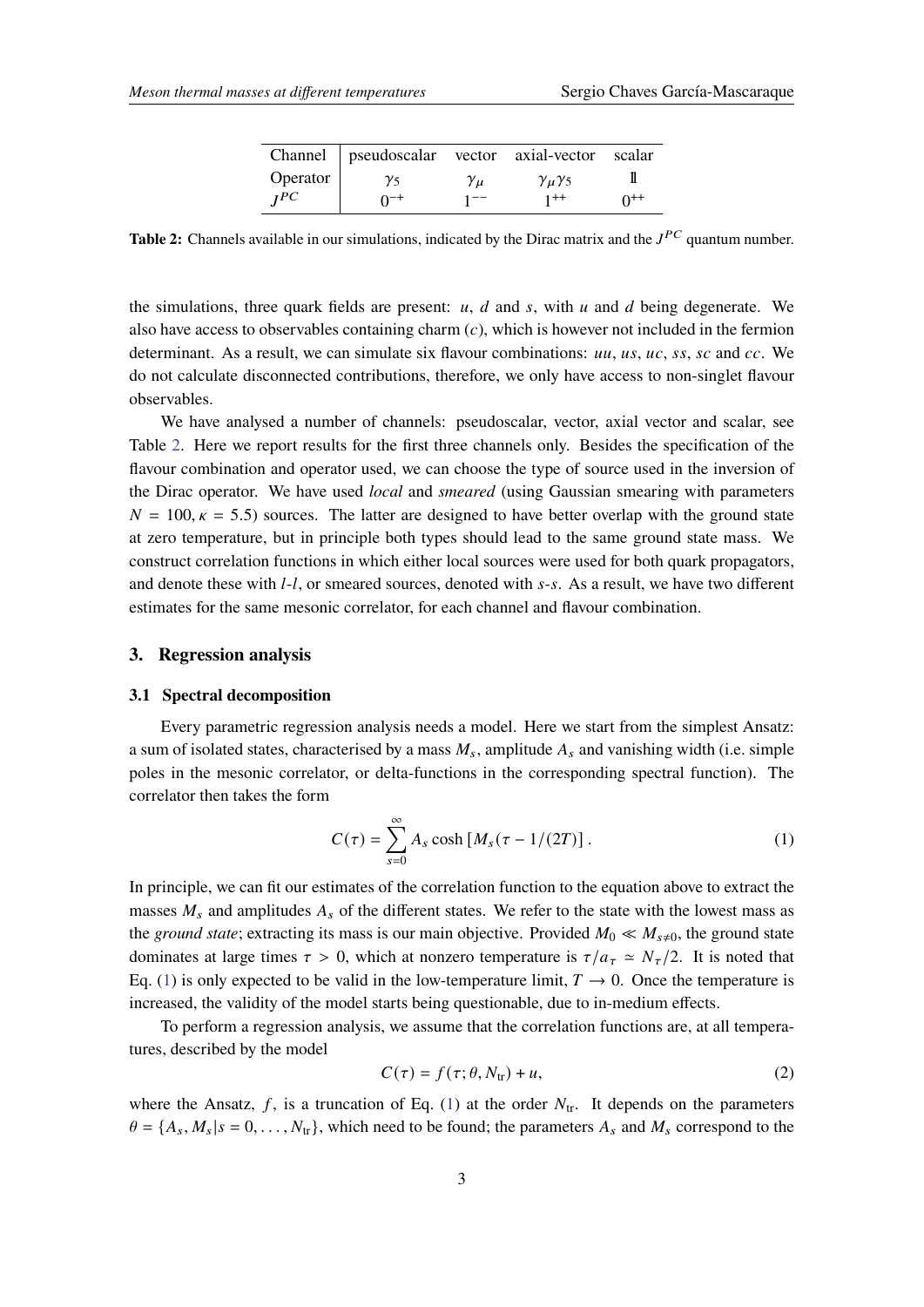ones in Eq.  $(1)$ . The error term,  $u$ , is assumed normally distributed and conditionally independent of  $\tau$ .

To set up notation, from now on  $\hat{C}(\tau)$  is our estimate of the correlation function, which is estimated by averaging over all configurations at a fixed temperature. Note that the regression analysis presented in this section is based on the procedure presented in Ref. [\[3\]](#page-8-2).

#### **3.2 Sources of problems in a regression analysis**

Performing a regression analysis is a nontrivial task. Here we briefly review some of the problems present in the analysis and discuss solutions to mitigate them.

**Correlation function data is heavily correlated** – The correlation function estimate at different times  $\tau$  is heavily correlated, hence the data includes less information than expected. The source of this autocorrelation is the computation of the propagators; the entire ensemble is used to produce an estimate of the correlation function at all  $\tau$ . Consequently, the samples are correlated at different  $\tau$ , which violates the usual assumption of independence in the errors in Eq. [\(2\)](#page-2-2).

Not taking into account the correlation in the regression analysis tends to underestimate the uncertainty in the parameter estimates and even produce wrong results. One way to take correlation into account is by using the so-called *correlated maximum likelihood estimate*. This estimate can be derived by maximising the likelihood function of the intersection of  $N$  correlated normally distributed random variables. The problem is equivalent to minimising the following objective function:

<span id="page-3-0"></span>
$$
\chi^2 = \left[\hat{C} - f(\tau;\theta)\right] K^{-1} \left[\hat{C} - f(\tau;\theta)\right]^T, \tag{3}
$$

 $K$  being the covariance matrix of the error term, which can be estimated using the correlation function estimate  $\hat{C}(\tau)$ . Minimising Eq. [\(3\)](#page-3-0) tends to be unstable; starting at different initial parameters leads to significantly dissimilar results.

One can always try to break down the correlation by producing a bootstrap estimate of the data. This can be done by selecting different random samples from all configurations available for each time  $\tau$ . This procedure can produce biased estimates of  $\hat{C}(\tau)$  [? ].

**Multistate fits are a must** – As explained before, the lowest state tends to dominate the correlation function at large  $\tau$ . However, without having information about the values of the masses of the excited states, we do not know when those states start becoming relevant as  $\tau \searrow 0$ . As a consequence, if only one-state fits are produced, then bias is included in the result. Hence one should always try including as many states as possible in the model.

**Varying the fit windows** – The fit window used in the regression should be varied to produce as many estimates as possible of the ground state mass. Varying the fit window reduces the bias included by manually selecting a region of fit. For the remainder of the contribution, we define a fit window  $FW(\tau_0, \tau_f)$  as all times  $\tau$  included in the interval  $[\tau_0, \tau_f]$ . We fix  $\tau_f / a_{\tau} = N_{\tau}/2$ .

**Parameter initialisation** – Minimising Eq. [\(3\)](#page-3-0) using initial parameters that are close to the "true" values is crucial to avoid instabilities. We produce our initial parameters using a combination of effective mass computations and fits to a different number of states. The mass of the  $n<sup>th</sup>$  state can be estimated using the effective mass if knowledge about the parameters of the lighter  $n - 1$  states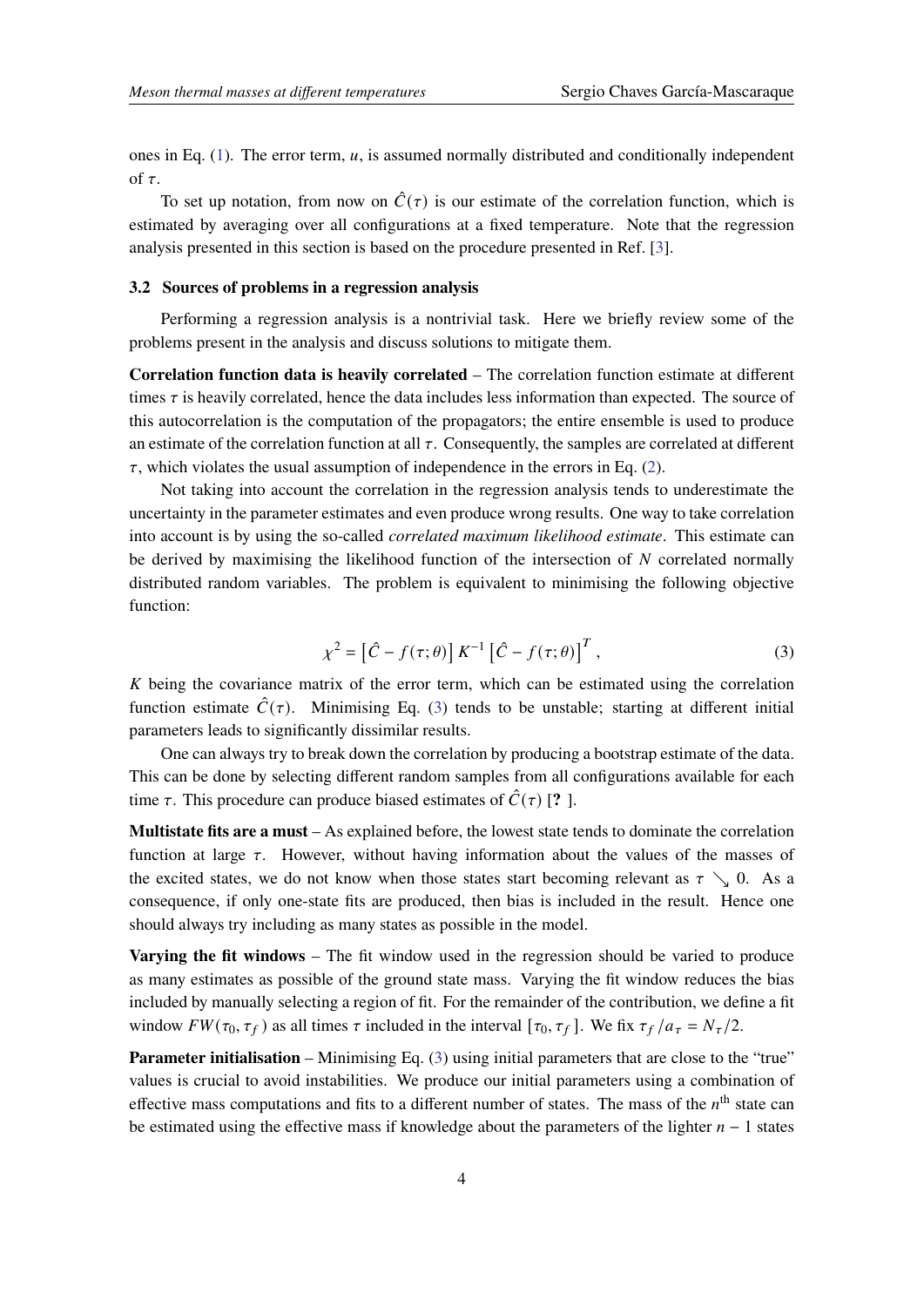

**Figure 1:** Ground state mass of the *local-local* pion correlation function  $(y_5, uu)$  as a function of the starting time  $\tau_0$  defining the fit window used in the regression; the fit windows used contain all points in the region  $[\tau_0, N_\tau/2]$ . The error bars correspond to the estimate of the ground state mass at a given time window. In some cases the error bars are too small to be visible. Error bars change rapidly in regions where additional excited states become relevant. The line corresponds to the median mass using all fit windows; this result is independent of the fit window used. The temperature of the system is  $T = 46$  MeV ( $N<sub>\tau</sub> = 128$ ).

is available. To do so, we subtract the model composed of the  $n - 1$  states from the correlation function estimate, eliminating those contributions from the correlation function; see Eq. [\(1\)](#page-2-1). We can use this procedure iteratively to estimate the masses of the wanted excited states. Afterwards, one should always fit a one-state model to the subtracted correlation function to produce a more robust estimate of the initial parameter. As errors propagate, this technique is less reliable for higher order excited states.

#### **3.3 Regression at fixed fit window and extraction of the final ground state mass**

We will now explain how regression is carried out using a fixed fit window. As we do not know when excited states become relevant, we should include models with a different number of states. For each of the models, we can produce an estimate of the ground state mass. At the end, we need to select the best estimate of the ground state mass at the current fit window. To obtain this value, we use the so-called *corrected Akaike Information Criterion* (AICc) [\[7,](#page-8-5) [8\]](#page-8-6). The AICc can be used to measure the relative likelihood of the data description between two models; the model with the lowest  $AICc$  is the most likely to describe the data. It can be defined using

$$
AICc = N_{\theta} - \log(\hat{L}) + \frac{N_{\theta}^2 + N_{\theta}}{N_{\text{fw}} - N_{\theta} - 1},\tag{4}
$$

where  $N_{\theta}$  is the number of parameters in the model,  $\hat{L}$  is the likelihood function evaluated at the estimated parameters and  $N_{\text{fw}}$  is the number of points included in the fit.

Using the  $AICc$ , we can compute the relative likelihood between two models  $m_1$  and  $m_2$ ,

$$
l(m_1, m_2) = \exp\left(-\frac{1}{2}[AICc(m_1) - AICc(m_2)]\right).
$$
 (5)

This quantity measures how likely  $m_2$  is to describe the data compared to  $m_1$ . Provided we set  $m_1$ to the model with the lowest  $AICc$  among all models available, then we can use the values of  $l$  to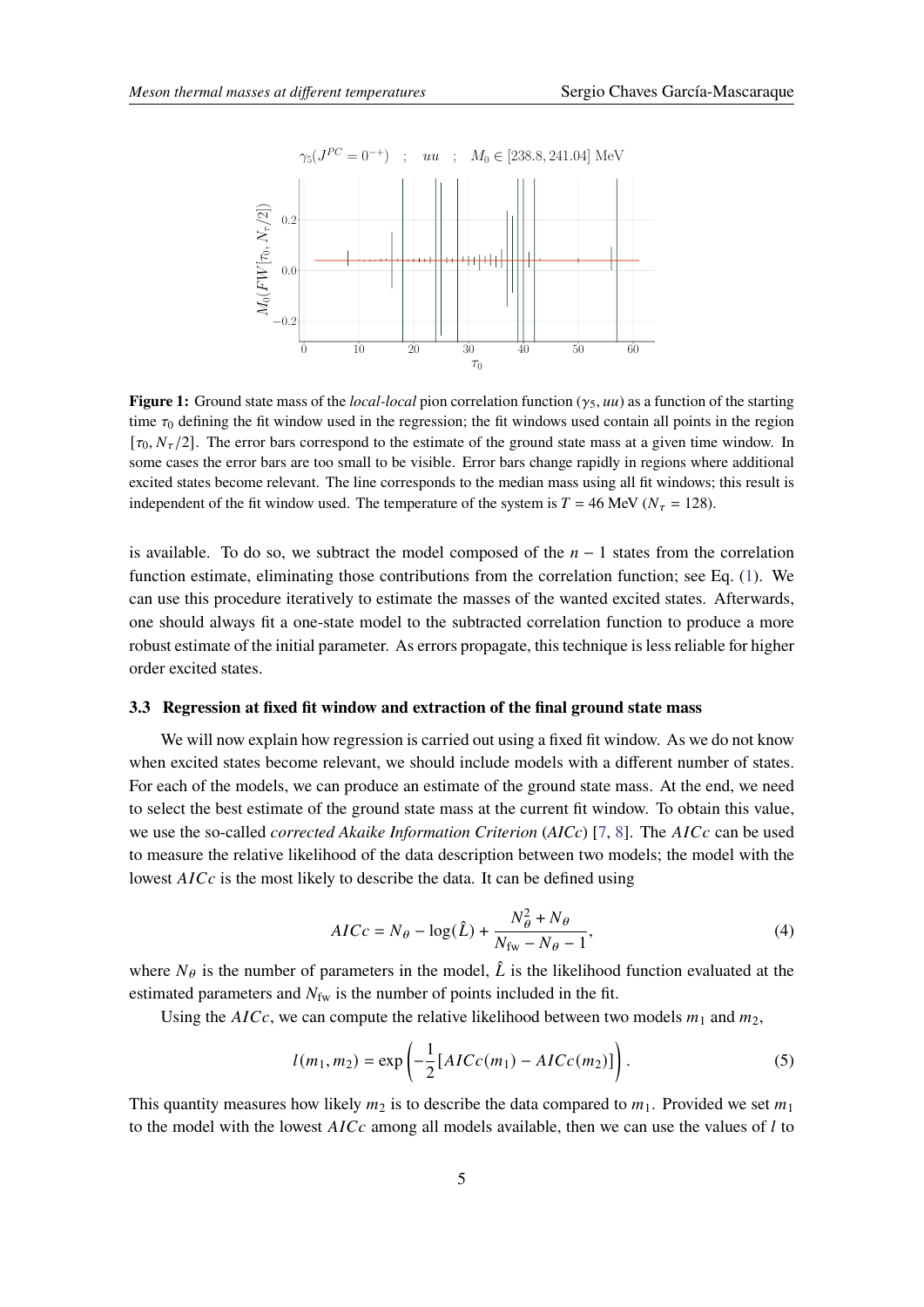<span id="page-5-0"></span>

**Figure 2:** Temperature dependence of the ground state masses in the pseudoscalar ( $\gamma_5$ ) and the vector ( $\gamma_u$ ) channels. The vertical gray line corresponds to the pseudocritical temperature  $T_c$ .

measure the *relative model quality*. We can utilise this information to compute the best estimate of the mass at the given time window by calculating the weighted average of all masses; we use  $l$ as weights. This technique allows us to promote the influence of high-quality models in our result while avoiding manually discarding any models. Finally, the error in the weighted mass can be extracted using a bootstrap analysis.

For each fit window used in the fit, we collect an estimate of the ground mass  $M_0(FW)$ . Our final estimate of the mass, independent of the fit window, is extracted using the median of all  $M_0(FW)$ . We use the median as it is a robust statistic; outliers tend to be present due to the unstable nature of correlated fits. Confidence intervals on the median estimation can be constructed using bootstrap; confidence intervals are not guaranteed to be symmetric.

### **4. Results**

We will now present some results for the ground state masses for different states. Fig. [2](#page-5-0) contains the temperature dependence of the different flavour combinations in the pseudoscalar and vector channels. Two different trends can be seen. In the low-temperature regime, where the system is in the *hadronic phase*, the masses show minimal temperature dependence. For the light quarks, some dependence can be seen in the vector channel. On the other hand, above the pseudocritical temperature ( $T_c \sim 164$  MeV), which is estimated using the inflection point of the chiral condensate, where the system is a quark-gluon plasma, the masses vary with the temperature, when the results are taken at face value. This effect is stronger in the light sector  $(uu, u s$  and  $ss)$ . For the heavier sector, involving charm, the effect is milder and the charmonium  $cc$  states are almost unaffected by thermal effects. In the high-temperature regime, the masses of the light mesons increase until becoming degenerate. The mass increase and the degeneration of the light flavour combinations can be explained by thermal effects: the inherent light-quark-energy scales are smaller than the temperature scale and the system is dominated by thermal excitations. Note that the uncertainties in the estimates grow with temperature due to the combined fact that the model used in the fit is not expected to be accurate as the temperature increases (to be discussed next) and the fact that the number of points available in the fit decreases with  $T$ .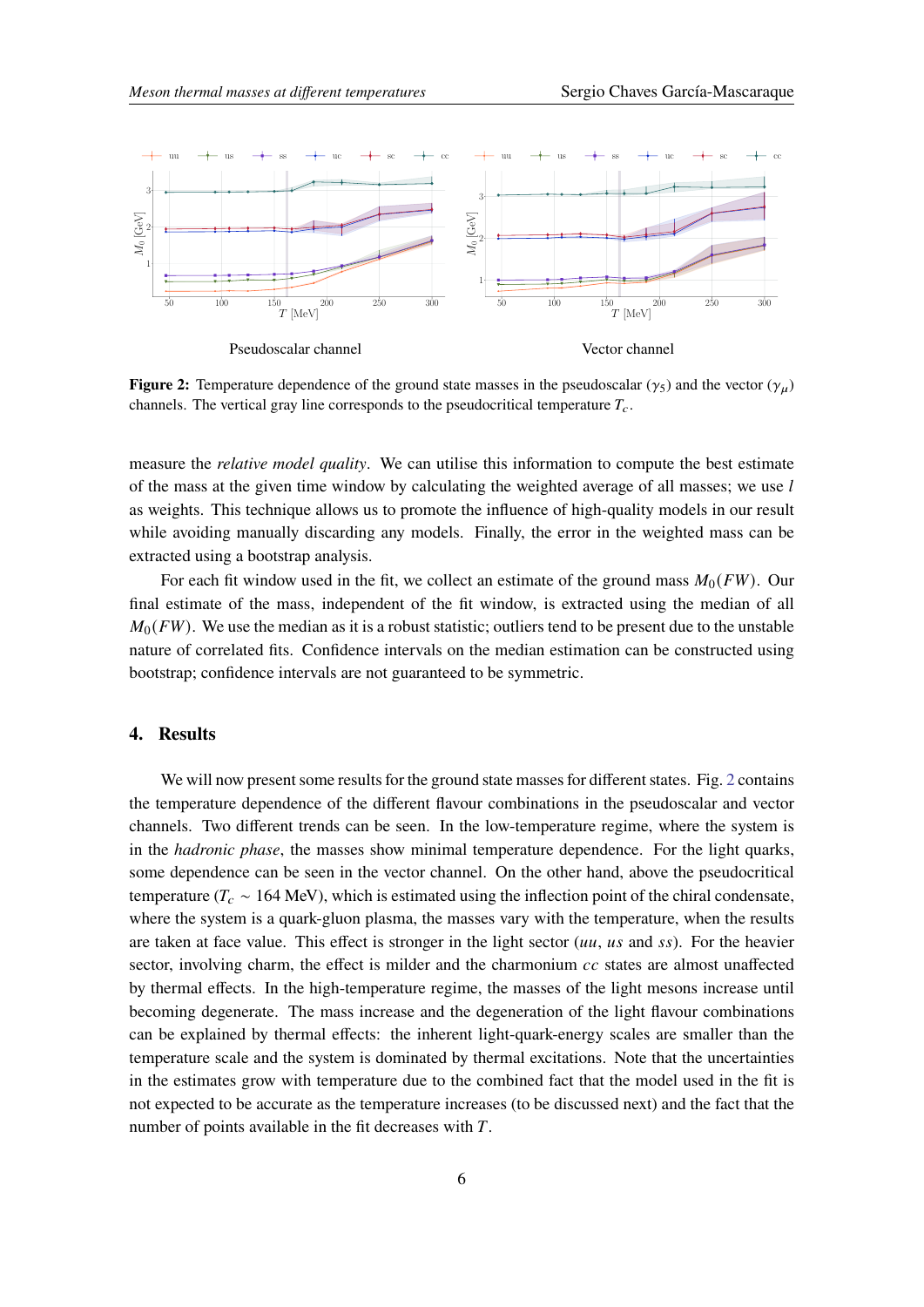<span id="page-6-0"></span>

**Figure 3:** Temperature dependence of two  $SU(2)_A$  related channels: vector –  $\rho(770)$  – and axial-vector –  $a_1$ (1260). The estimate of the correlation function in the axial-vector channel at the lowest temperature is remarkably noisy, affecting the confidence intervals.

The apparent presence of thermal effects for light mesons in the high-temperature regime leads to a natural question: is the spectral decomposition underpinning Eq. [\(1\)](#page-2-1) valid at high  $T$ ? The answer is clearly no: at high temperature, thermal effects, collective excitations and screening are expected to impact mesonic correlators. Light meson states will disappear (deconfinement) and although states involving charm may survive in the quark-gluon plasma, they are expected to be no longer describable by delta functions/simple poles. The inability of Eq. [\(1\)](#page-2-1) to represent the high-temperature regime generates a problem: the quantities extracted in this region cannot be interpreted as masses. This problem is more severe in the light sector, where thermal effects are more dominant. Nevertheless, the results contain meaningful information about the status of the system in the sense that degeneracies and symmetry restoration can be studied from the outcome of the regression analysis, as it gives information on the underlying correlators, irrespective of the interpretation as ground state mass.

We demonstrate this in more detail in the context of  $SU(2)_A$  chiral symmetry restoration and the temperature dependence of states related by this symmetry. Here we discuss the vector and axial-vector channels in the lightest flavour combination, connected to physical states  $\rho(770)$  and  $a_1$ (1260) respectively, see Fig. [3.](#page-6-0) At low temperature, the states are non-degenerate. However, at higher temperature, they are expected to become degenerate as the  $SU(2)_A$  symmetry is restored. The results of our simulations in Fig. [3](#page-6-0) appear to confirm this expectation, with the degeneracy emerging at or near the transition temperature.

Finally, in Fig. [4](#page-7-0) we present some results comparing the masses extracted using different types of sources: local and smeared ones. Smearing is designed to decouple the excited states in a correlation function. As a consequence, the ground state signal is enhanced, thus leading to a better estimate of the ground state mass. Where the ground state is well-defined, local and smeared ground state mass estimates should be equal. In the hadronic phase, our results indeed are comparable. However, in the deconfined phase the estimates are no longer equal. The implication is that the single-pole Ansatz given in Eq. [\(1\)](#page-2-1) is not valid and the ground state is no longer present. The larger errors at high temperature are another indication the fits are no longer working.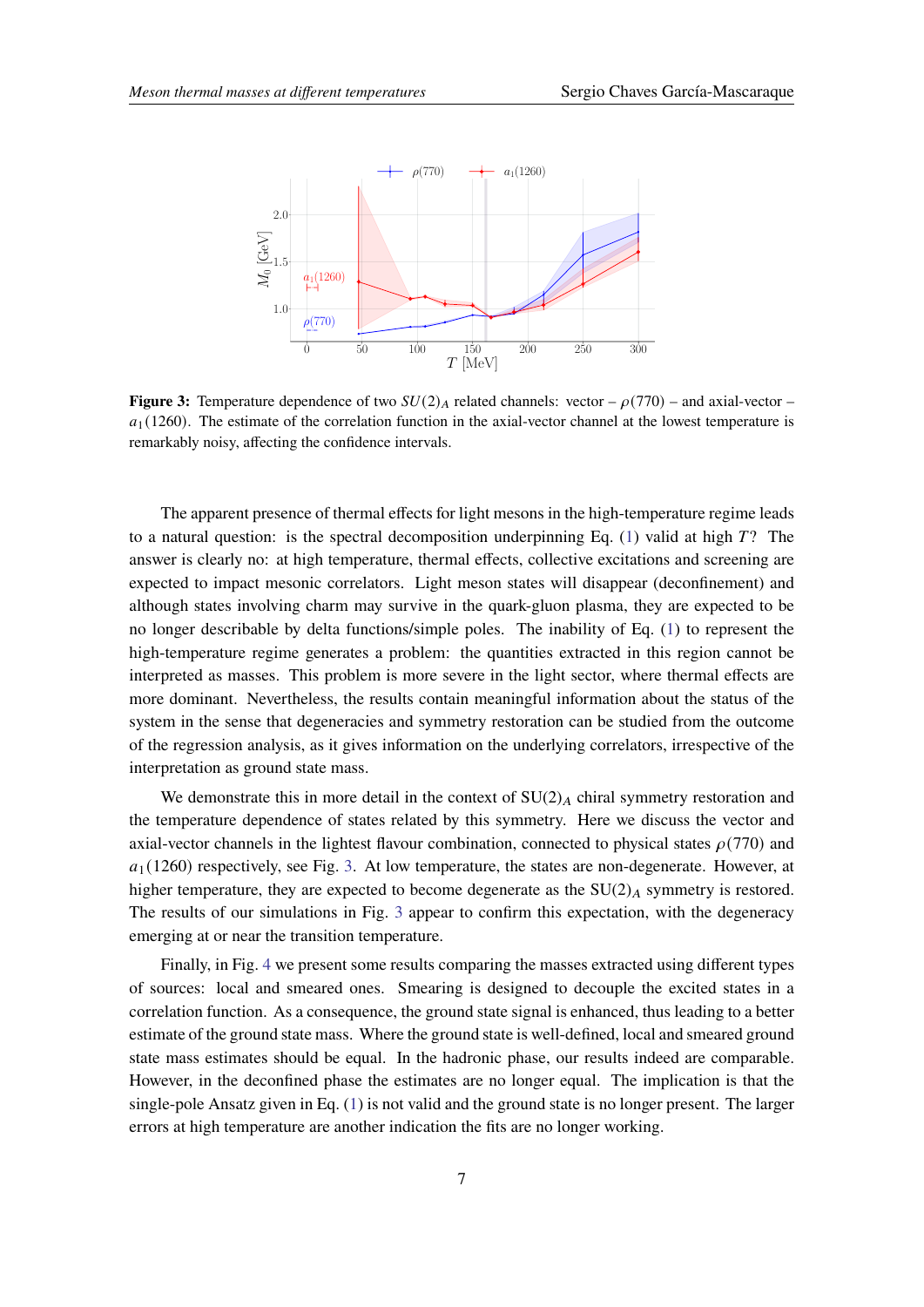<span id="page-7-0"></span>

Figure 4: Temperature dependence of the difference between the ground state masses extracted using local and smeared sources,  $M_0^{l-l} - M_0^{s-s}$ , in the pseudoscalar  $(\gamma_5)$  and vector  $(\gamma_\mu)$  channels for all flavour combinations.

#### **5. Conclusions**

The regression analysis presented allows the estimation of ground state masses in a systematic manner. However, as stated before, these masses are not reliable at all temperatures. In the hadronic phase, the Ansatz consisting of a sum of simple poles, see Eq. [\(1\)](#page-2-1), is sufficient to obtain reliable estimates. A minimal temperature dependence of the masses in this regime is observed. In contrast, as the temperature increases, thermal effects dominate and Eq. [\(1\)](#page-2-1) is no longer valid. More complex models and algorithms would be needed to fully capture the information present in the correlation functions at high temperature, reconstructing e.g. the spectral functions directly. Although the approach used here is not completely accurate, pushing the boundaries of this established method is not useless. Information about degeneracies and symmetry restoration at the level of the correlation functions can be extracted using simple regression, and those results can be used as a firm ground on which more complex analysis tools are built.

A remarkable finding of our analysis is the degeneracy of  $SU(2)_A$  related states. Our results confirm the non-degeneracy of the  $\rho(770)$  and the  $a_1 (1260)$  states in the hadronic phase. As the temperature increases, the states get closer and become degenerate at or around the transition temperature to the quark-gluon plasma and remain degenerate at higher temperatures.

As a final important exercise, we compared correlators obtained using local and smeared sources. An agreement between the extracted ground state masses provides an important boost for the validity of the approach. This is observed in the hadronic phase. On the other hand, likely reasons for a discrepancy at high temperature are that the ground state is no longer given by a simple pole or no longer clearly discernible, due to thermal effects and/or deconfinement. This was seen in the quark-gluon plasma, in all flavour combinations and channels studied. This leaves the question of the impact of smearing at high temperature; further research on the effects of smearing on high-temperature observables is therefore needed.